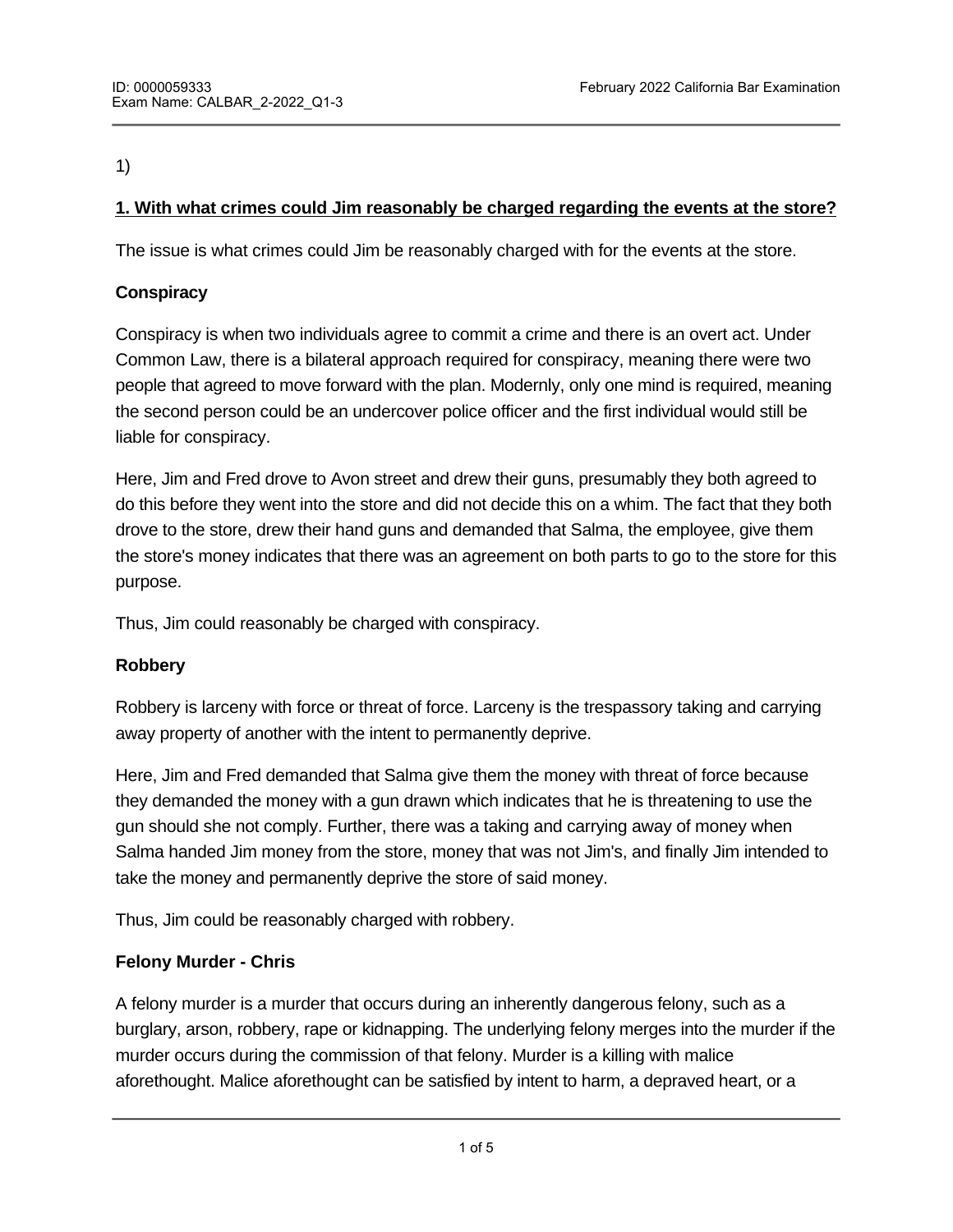#### felony.

Here, Jim nervously dropped the gun which caused it to discharge when it hit the floor and as a result Chris, a store customer, died and even though Chris was not the one being threatened and Jim probably didn't intend to kill Salma either, the gun was discharged during the commission of an inherently dangerous felony, robbery (see above).

## *Causation*

In order to be guilty of felony murder the cause of death must also be the but for cause and the proximate cause, foreseeable.

## *Causation -Actual, But For*

Here, but for Jim carrying a gun into the store to threaten Salman and steal money the gun would not have discharged and killed Chris.

Thus, there is actual causation.

## *Causation - Proximate*

Here, it is foreseeable that if you use a gun at a robbery the carrier may drop it and the gun will discharge because it is a gun that has that capability of causing that kind of reaction if used improperly.

Thus, there is proximate causation.

As stated above, the robbery will merge into the felony murder. Thus, Jim can reasonably be charged with felony murder instead of robbery.

## **Murder - Fred**

Murder rule, see above. Deaths that occur during the commission of a crime can be attributed to the aggressor, however, if the death is caused by the victim, then the aggressor cannot be charged.

Here, Salma was the victim of the robbery and even though she got a shotgun from under the counter and shot Fred in self-defense, the death of Fred will not be a murder that Jim can be charged with because he was not the one who shot him.

Thus, Jim cannot reasonably be charged for the death of Fred.

## **2. With what crimes could Jim reasonably be charged regarding the incident on Park**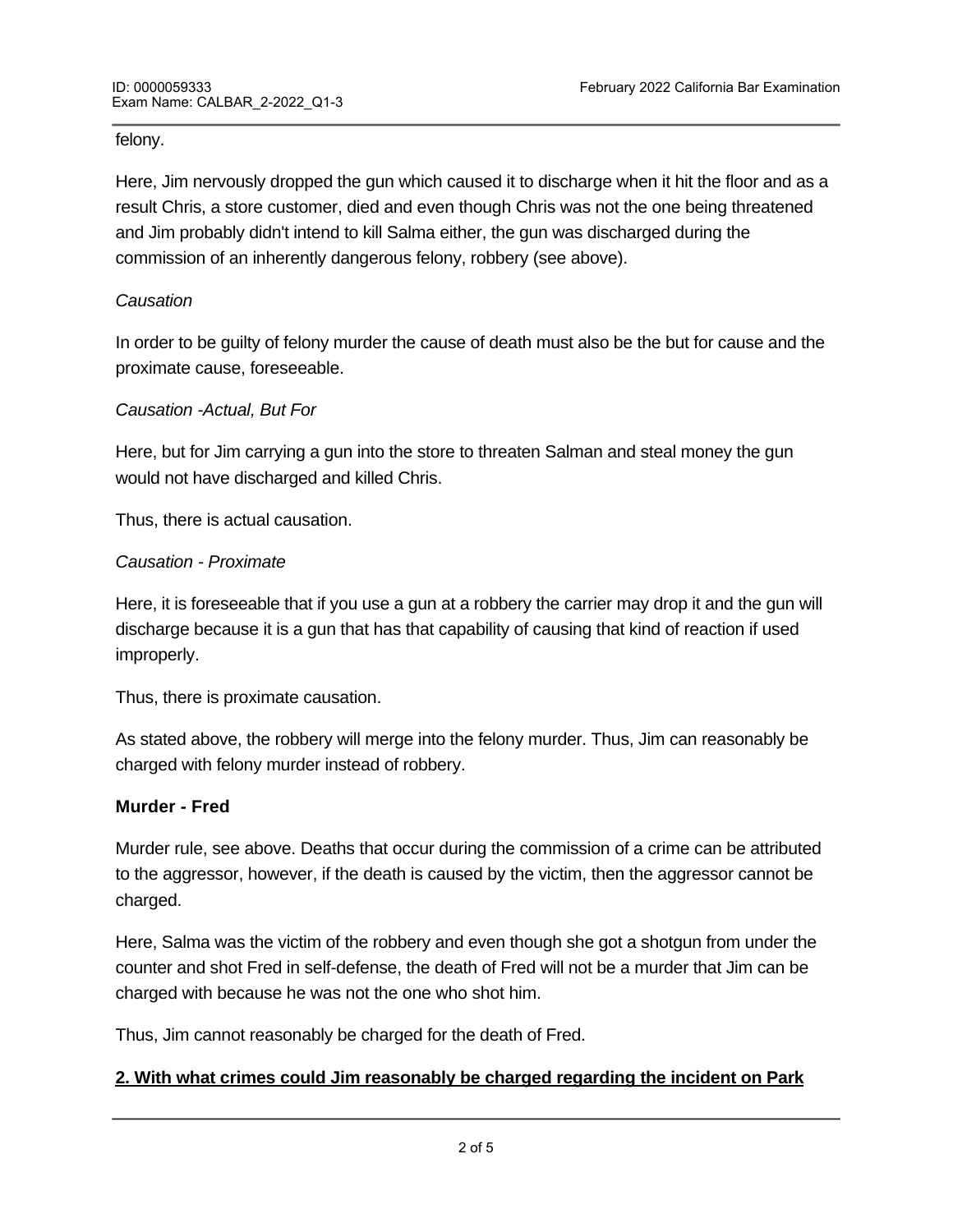## **Street?**

## **Attempted Murder**

An attempt is one in which there is an act short of completing the crime. Murder is the killing of another with malice aforethought. Malice aforethought can be proven in four different ways, see above.

Here, Jim in wanting to eliminate Salma as a witness, Jim shot at Salma and he was one step short of completing the crime because he missed her.

Thus, Jim could reasonably be charged with attempted murder of Salma.

## **3. Can Jim suppress Jim's gun from being introduced into evidence at trial?**

Under the Fourth Amendment of the United States Constitution a person cannot be searched without a warrant. A warrant shall not be issued unless there is probable cause, issued by a neutral and detached magistrate stating with particularity the places to the searched and the items to be seized.

#### *State Action*

In order to bring a claim under the Fourth amendment, there must be a search by the government, state action.

Here, the Police Officer is the one that stopped Jim. A police officer is a state actor.

Thus, there is state action.

## *Search*

In order to bring a claim under the Fourth Amendment, there must be search.

Here, Officer Bakari searched Jim's person.

Thus, there was a search.

## *Reasonable Expectation of Privacy*

The individual must have a reasonable expectation of privacy in the place searched, expectation of privacy depends on the location of the search.

Here, Jim was searched on his person, under his search. One has a reasonable expectation of privacy on ones person under clothes.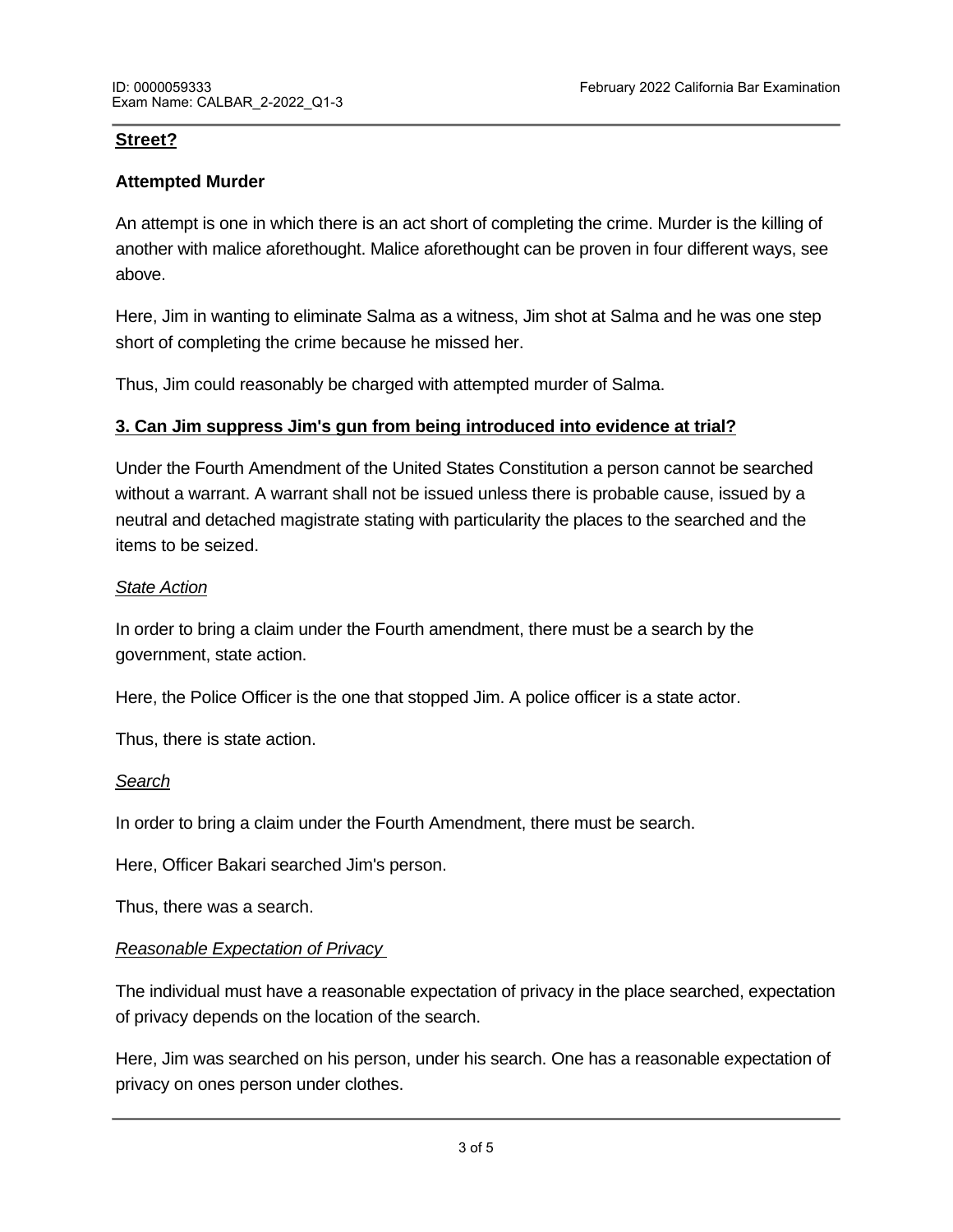Thus, Jim had a reasonable expectation of privacy of his body and clothes.

#### *Warrant*

There must be a warrant in order to conduct a search, unless an exception applies.

Here, Officer Bakari did not have a warrant as he was just driving down he street when he pulled up next to Jim.

Thus, there is not a valid search unless an exception applies.

#### *Exceptions to Warrant - Search Incident to Lawful Arrest*

A search may be conducted in order to protect the officer from any weapons that may be on the individual, but this may occur only during a lawful arrest.

Here, Jim was not arrested prior to the search, Officer Bakari only noticed that he looked nervous and arrested him after he conducted the search.

Thus, this exception does not apply.

#### *Exceptions to Warrant - Plain View*

A search and subsequent seizure may be done if the officer, while legally present at that location, sees something in plain view. The item has to be obvious and no manipulation is required.

Here, there was a bulge in Jim's shirt, but the Officer Bakari ("OB") did not know it was a gun and thus was not in plain view.

Thus, this exception does not apply.

#### *Exceptions to Warrant - Consent*

A search may be conducted if the individual gives the officer consent.

Here, the facts are silent as to whether OB asked Jim for permission to be searched.

Here,  $\alpha$  was neither in hot pursuit of  $J$  and neither was there are an obvious threat of  $J$  in  $\alpha$ 

Thus, this is not a valid exception.

#### *Exceptions to Warrant - Exigent Circumstances*

Under exigent circumstances, an officer may seize evidence if in the process of hot pursuit or there is a risk that the evidence will be destroyed.